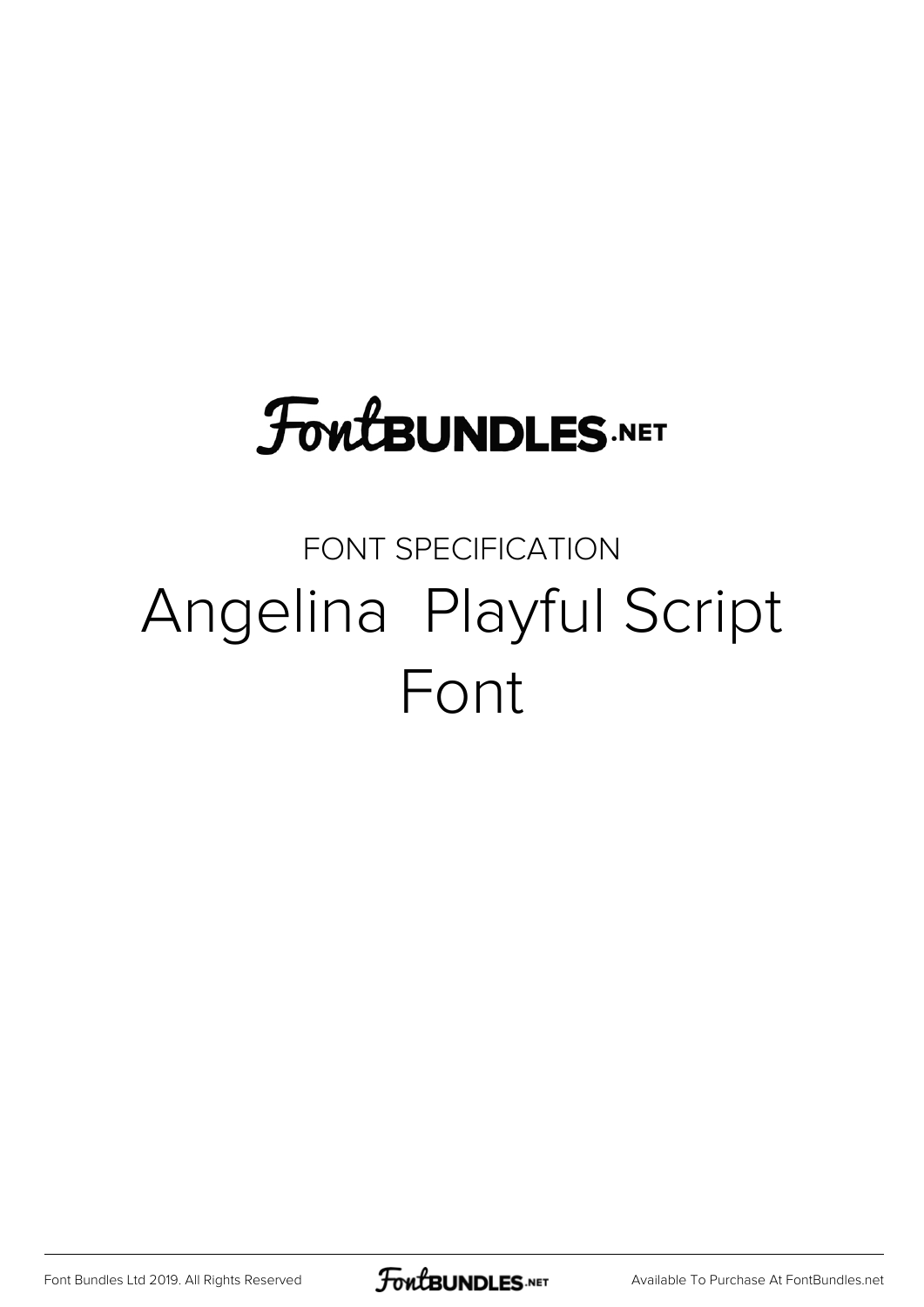#### Angelina - Regular

**Uppercase Characters** 

### ABCQEFGHIJKLMNOPQRST  $UVWXYZ$

**Lowercase Characters** 

**Numbers** 

### 0123456789



All Other Glyphs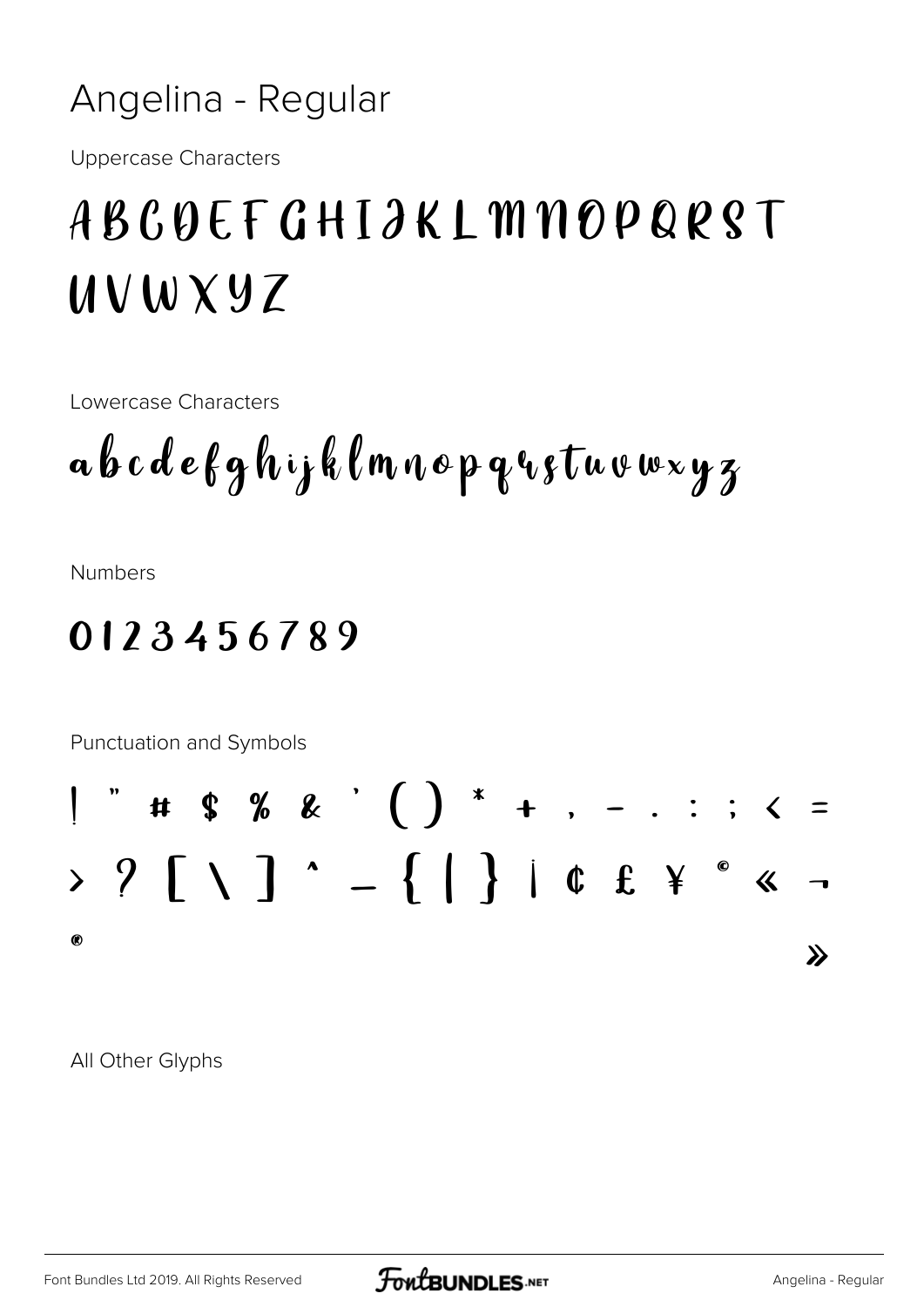| $\pmb{\mathcal{W}}$<br>$\mathbf{m}$<br>$\sim$ < > $\epsilon$ | $\boldsymbol{\mathsf{X}}$ | $\div$ | $\boldsymbol{\lambda}$ |  | $\cdot$ | э. | , |
|--------------------------------------------------------------|---------------------------|--------|------------------------|--|---------|----|---|
|                                                              |                           |        |                        |  |         |    |   |

 $\overline{\mathbf{a}}$ 

## $\lll$  tt  $\lll$  st

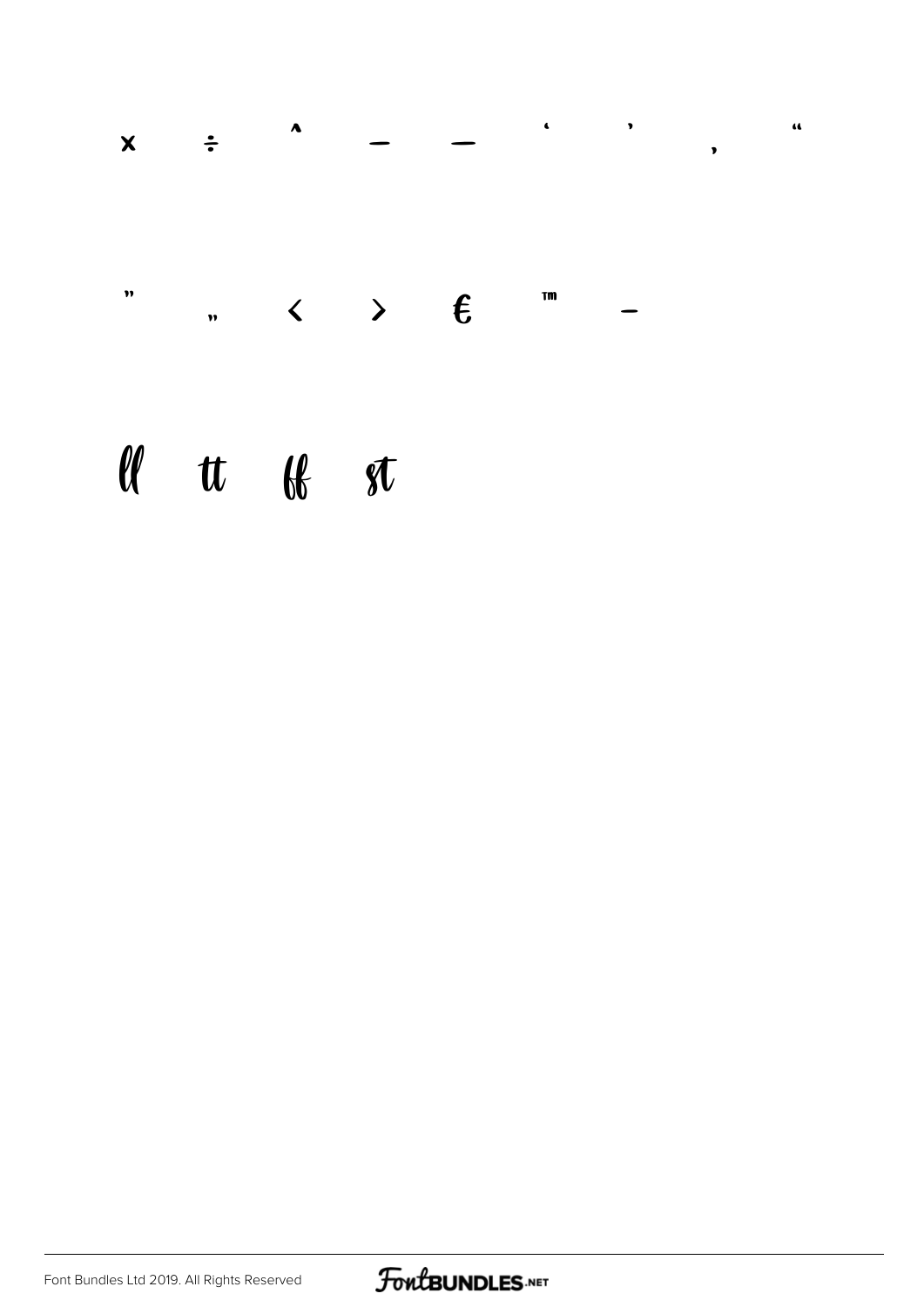### Angelina Normal - Regular

**Uppercase Characters** 

## ABCDEFGHIJKLMNOPQRST  $UVWXYZ$

Lowercase Characters

## abcdefghijklmnopqryTuvwxyz

**Numbers** 

### 0123456789



All Other Glyphs